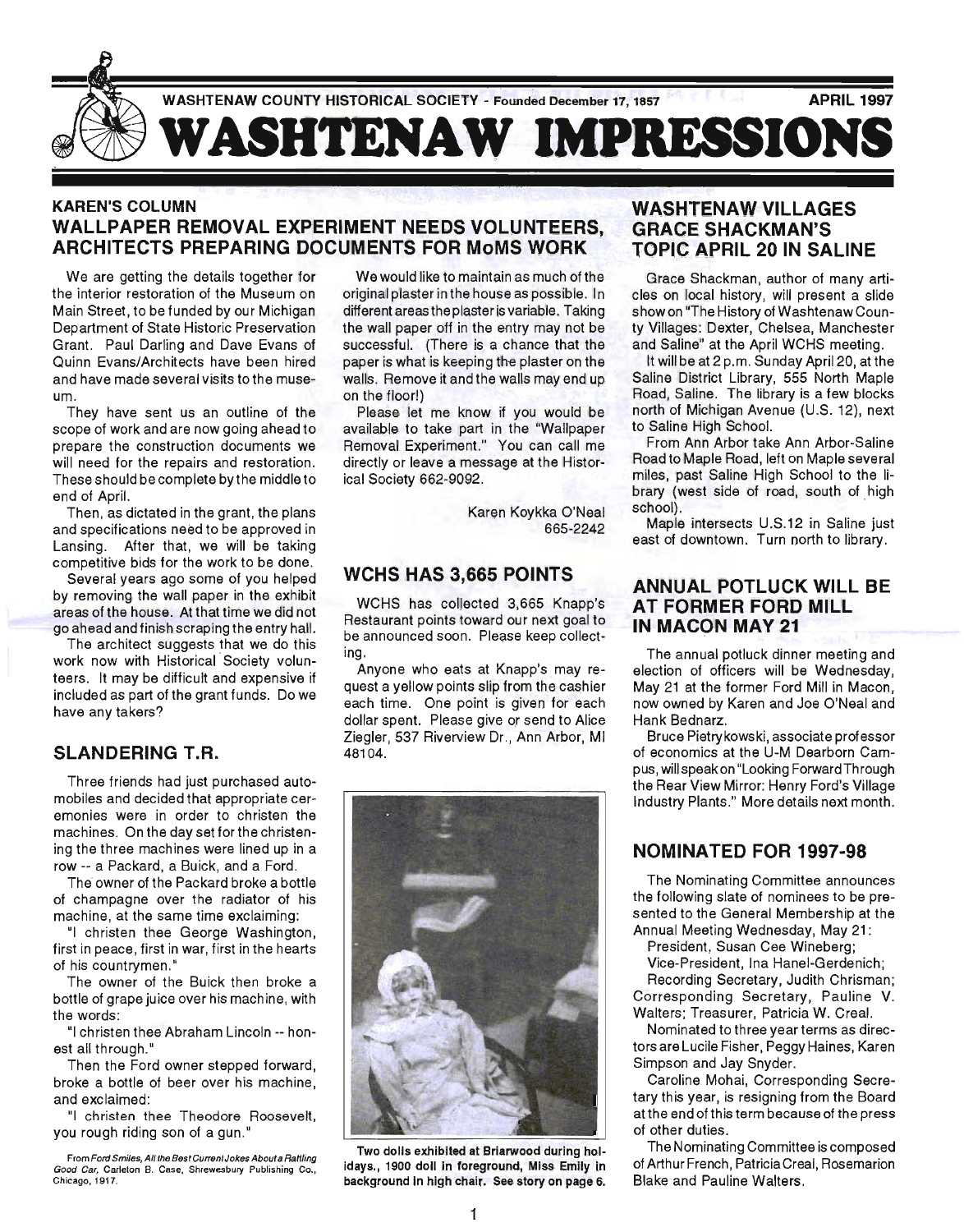# **FRUIT CULTIVATION IN EARY WASHTENAW COUNTY**

**BY MARY CULVER** 



This artist's rendition of the Ezra D. Lay farm on Michigan Avenue east of Ypsilanti took up a full page spread in the 1874 Washtenaw County Atlas befitting the former president of the Eastern Michigan Agricultural Society who was elected to the State Senate in 1874.

Tomorrow in schools and offices and stores all over our wonderfully diverse country, people of widely divergent national origins will celebrate an ancient tradition that belongs to only one, the Irish.

There will be parades, green beer will flow like wine, and most of us will make some effort to wear a bit or a lot of the color green. For tomorrow is the annual party for the Irish, and everyone wants to be Irish on St. Patrick's Day.

All of this is my way of leading up to the fact that Americans have always loved a party, and in the year 1876 they had a birthday to celebrate.

It had been a hundred years since Thomas Jefferson had proclaimed his revolutionary and treasonous Declaration of Independence, and the young Republic which had emerged had been through two wars for independence from England and a bloody Civil War that might have put an end to everything the founding fathers had struggled to accomplish.

Michigan's settlement period, which had really begun with the opening of the Erie Canal, had telescoped all of the efforts required to tame a wilderness into a mere 51 years, and nobody had to coax Michiganders to come to America's birthday party.

What they were lacking in duration of occupancy, they could make up for in standard of excellence, and two paragraphs of the Centennial Memorial Record published by S.B. McCracken for the Detroit Free Press summed up one of Michigan's achievements this way:

The event which first brought Michigan into prominence at the Centennial was the special exhibition of winter apples of the crop of 1875, in May 1876. With the exception of a few plates of fine apples exhibited by the Iowa Horticultural Society, the display of Michigan was the only exhibition proving the keeping qualities of American apples.

The unpacking and exposure of several barrels of choice apples over six months after they were gathered, in a State a thousand miles distant, diffusing a delightful aroma through the hall, and presenting such a variety of forms and of color, from a yellowish green to a deep cardinal, all bright and crisp, attracted much attention, and caused many inquiries as to the character of the country where fruit with such remarkable keeping qualities could be grown. The State Pomological Society was the principal exhibitor and received the award.

Contrast this glowing testimony to the report made in 1812 by a Government surveyor sent to explore the Michigan Territory:

Taking the country altogether, so far as has been explored, and to all appearances, together with the information received concerning the balance, it is so bad there would not be more than one acre out of a hundred, if there would be one out of a thousand, that would in any case admit of cultivation.

Even if we allowfor some creative hyperbole on both sides, it seems clear that Michigan pioneers had come a very long way in converting the territory from unproductive swampland to successful farmland.

My talk today came out of my curiosity about how Michigan's success, as it applied to Washtenaw County, was achieved in such a short time and also how the nutritional needs for fresh and preserved fruit were met during the establishment of Michigan's leadership role.

To me it made sense to begin with some idea of what fruits had already been growing naturally in our county before the settlement period began.

In researching the fruits found here I went to the list of all the flora originally compiled by Elizabeth C. Allmendinger for the Ann Arbor Scientific Association in the same year as the Centennial.

It claimed 101 "orders" represented in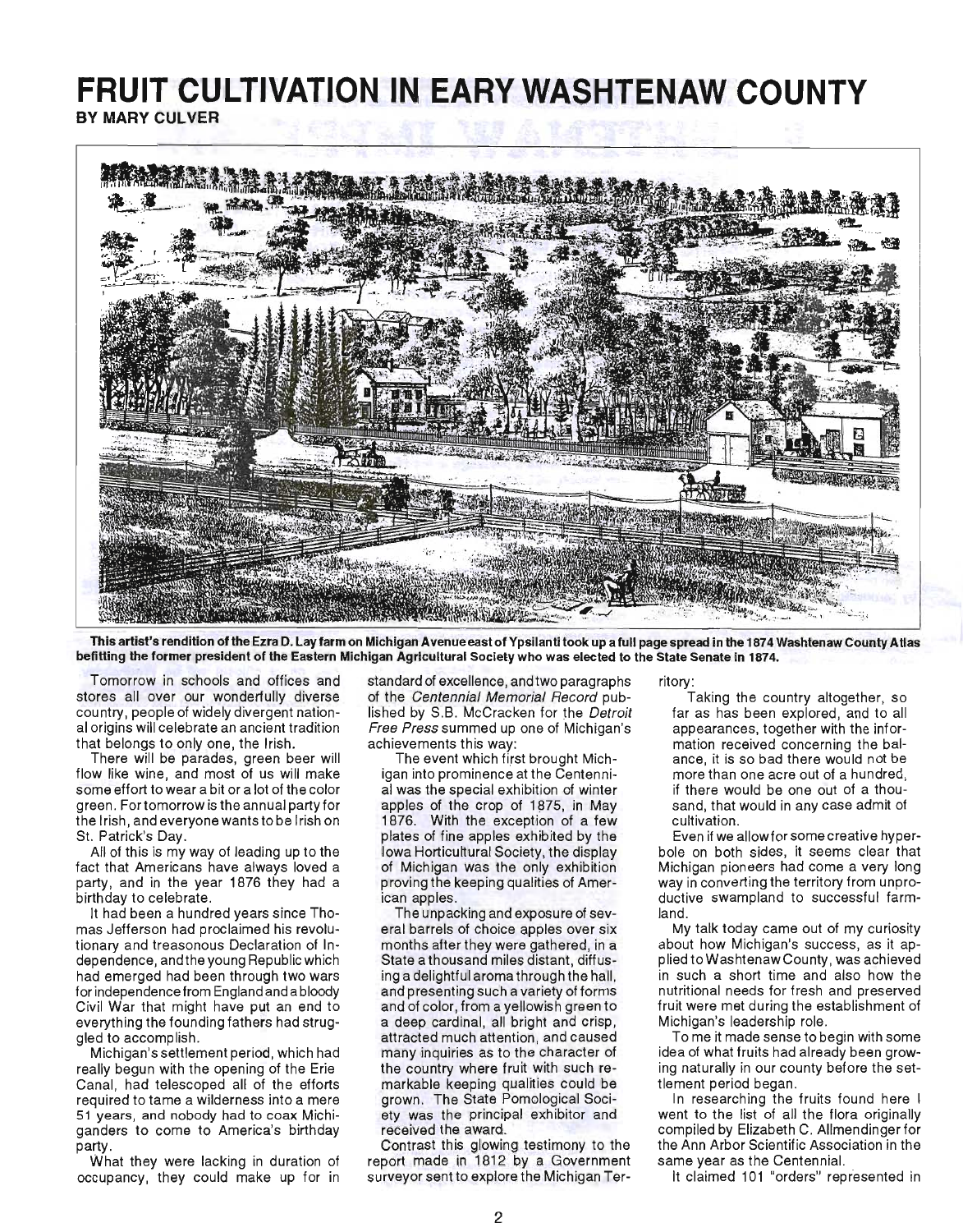Washtenaw County compared to a total of 130 included in Gray's Botany of the Northern States. Of those, here are the more or less edible fruits--many more than I expected.

They may not be fruits that would be populartoday, however, oreven palatable. Indeed, I suspect there are several that have never appeared on any of our plates. For example, how many of you have ever eaten a papaw? How about a mandrake?

Listen to this excerpt from an autobiography by William Andrew Spalding, recalling his boyhood spent in a house on Maynard Street during the 1850s.

Frank, Nell and I, on rare occasions, footed it four or five miles, on the southeast road to Grandpa Cole's farm, and there we found great sport. Sometimes we foraged through the wooded pasture lot and, if the season was right, gathered a little store of mandrakes, or Mayapples that grew on little spindle legged plants with umbrella tops. The fruits were about the size, shape and texture of those dwarf tomatoes which we sometimes encounter at the market, and when ripe, were yellow. Butthey didn't haveto be ripe when we gathered them; only full [size], for we took them home and buried them in the bran barrel, and, after two weeks or such matter, they came out yellow and mellow enough. And oh boy! You just put one end in your mouth and squeezed, and the whole mushy, juicy, sweety, seedy content came gushing out and down your throat before you could say Jack Robinson.

Incidentally, the Cole farm was located at what is now the Ann Arbor Golf and Outing Club and extended from Stadium Boulevard allthe way to ScioChurch Road.

The "southeast road" he mentions was a planked toll road, that connected with an Indian trail leading to Saline which, in turn led to the famous Chicago Road. Today we call this stretch South Main Street.

Other native fruits were described in even earlier accounts. A Jesuit missionary named Hennepin, writing about the hardships of constructing LaSalle's fort in 1679 on Lake Michigan at the mouth of the st. Joseph River, wrote:

We had no other food but the bears' flesh our savage killed. These beasts were very common on that place because of the great quantity of grapes they find there.

And according to the Chapman 1881 History of Washtenaw County, the Raisin River was so named because of the "dense cluster of grapes which at an early day lined both banks."

In a report to the Pioneer Society of Michigan, one A.D.P. Van Buren recounts these mouth-watering discoveries in traveling the Territorial Road from Detroit to Calhoun County:

Throughout the woods we saw the grape-vine hanging from the trees lad-

## **'EDIBLE' WILD FRUITS OF EARLY WASHTENAW**

| Asimina                    | Common Papaw (A.                          |
|----------------------------|-------------------------------------------|
|                            | triloba)                                  |
|                            | Podophyllum May Apple (P. pelatum L.)     |
| Vitis                      | Summer Grape<br>$(V)$ .                   |
|                            | aestivalis Michx.)                        |
| H                          |                                           |
|                            | Frost grape                               |
| Prunus                     | Wild yellow or red plum                   |
|                            | (P. Americana)                            |
| Fragaria                   | Virginia strawberry (F.                   |
|                            | Virginiana)                               |
| Rubus                      | Dwarf raspberry (R.                       |
|                            |                                           |
|                            | triflorus, Richardson)                    |
| $\mathbf{a}$               | Low blackberry (R.                        |
|                            | canadensis)                               |
| $\alpha$                   | Thimbleberry<br>(R.                       |
|                            | occidentalis)                             |
| u                          |                                           |
|                            | Wild red raspberry (R.                    |
|                            | strigosus)                                |
| Crataegus                  | Common hawthorn (C.                       |
|                            | coccinea)                                 |
| $\alpha$                   | Common pearthorn (C.                      |
|                            | ttomentosa)                               |
|                            |                                           |
| Pyrus                      | Common<br>pear<br>(P.                     |
|                            | communis)                                 |
| Malus                      | American crabapple (M.                    |
|                            | corunaria)                                |
| Amelanchier                | Shadbush/serviceberry                     |
|                            | (A. Canadensis, A.                        |
|                            |                                           |
|                            | Botryapium)                               |
| Ribes                      | Common Gooseberry                         |
|                            |                                           |
|                            |                                           |
| $\overline{a}$             | (R. Cynosbati)                            |
|                            | Wild black currant (R.                    |
| $\mathbf{G}$               | floridum)                                 |
|                            | *Red currant (<br>R.                      |
|                            | Rubrum)                                   |
| Sambucus                   | elder<br>Common<br>(S.                    |
|                            | Canadensis)                               |
| $\blacksquare$             | Redberried elder (S.                      |
|                            |                                           |
|                            | pubens)                                   |
| Viburnum                   | Sweet viburnum/sheep-                     |
|                            | berry (V. Lentago)                        |
| $\overline{\bf{u}}$        | Downey arrowroot/                         |
|                            | pursh (V. pubescens)                      |
| $\mathfrak{c}\mathfrak{c}$ | *Cranberry tree (V.                       |
|                            |                                           |
|                            | Opulus)                                   |
| Vaccinium                  | Small cranberry<br>(V.                    |
| $\alpha$                   | Oxycoccus)                                |
|                            | Large cranberry<br>(V.                    |
|                            | macrocarpus)                              |
| ł,                         | Dwarf blueberry<br>(V,                    |
|                            |                                           |
| \$                         | Pennsylvanicum)                           |
|                            | Canada blueberry<br>(V.                   |
| $\alpha$                   | Canadense)                                |
|                            | Low blueberry<br>(V.                      |
|                            | vacillans)                                |
|                            |                                           |
| Physalis                   | Low hairy ground cher-                    |
|                            | ry (P. pubescens)                         |
| Morus                      | White mulberry (M. alba)                  |
| localities.                | * Identified as rare or confined to small |

The above names are spelled and capitalized as in their sources.

en with its fruit. We saw vast thickets and long rifts of blackberry bushes lately burdened with their tempting berries. And we were told that the woods and hillsides and [oak] openings, in their season were fairly red with the largest and most delicious strawberries, while the wild plum grew along the small streams, the huckleberry and the cranberry on the marshes, and the aromatic sassafras was found throughout the woods.

One fruit conspicuous by its absence from Allmendinger's list and that of other travelers is the apple. I found two references to this important fruit, the first from an unidentified reporter speaking before the Michigan Pioneer Society in 1884 about fruit growing in the Saginaw Valley who said:

The first white person that visited this valley (unless it may have been the Jesuits) found several clusters of apple-trees growing at different points near the banks of the rivers, which yearly produced large crops of fruit....Their origin was generally conceded to have been from seeds brought by the Indians from Canada .... but that could hardly have been, forthose trees must have commenced their growth long before those regular trips [to receive annuities from the British Government] were made by the Indians. It is my opinion that those trees had their origin from trees brought by the [French] Jesuits when they were establishing missionary stations at all important points around the Great Lakes.

And this explanation seems to be corroborated in another report about fruit cultivation in Ottawa County by Walter Phillips to the West Michigan Fruit Growers' Society. He claimed that:

North America, including Canada and the United States, and even Mexico had most of its fruits introduced by the French and Romish missionaries.

And then Mr. Phillips tells this irresistible aside concerning something he calls sand cherries which, he said, grew in great abundance in the immediate vicinity of settlements.

I was once passing the American Fur Company's store where a quantity of cherries that had been soaked in whiskey had been thrown out and devoured by a drove of hogs. The effect of alcohol upon the swine was the same as upon other animals. They would reel, stagger, fall down, rise on their haunches and grunt, attempt to fight, fall over one another, and act just as silly as a bunch of drunken men.

Finally, a description of Detroit in the late seventeen hundreds includes this reference from Phillips's report:

Gardening and fruit raising were carried on more thoroughly than general farming. Apples and pears were good and abundant.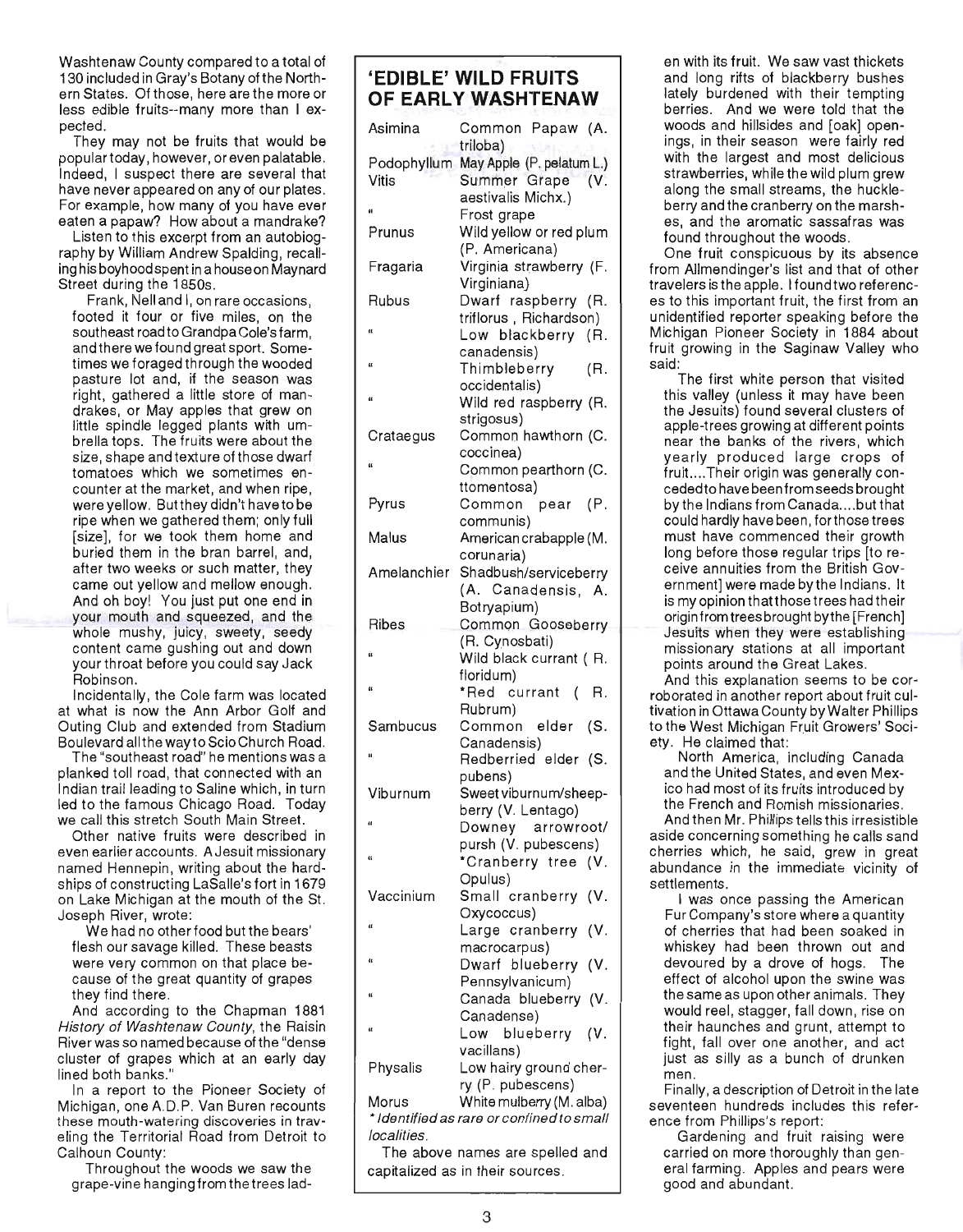That general farming had a lower priority than fruit production makes sense when we remember the transitory nature of the occupations of the first white men. They were trappers, explorers and men of God whose work took them into the wilderness where the tending of a farm or garden was impossible.

Apples, on the other hand, were essential to two mainstays of settlement: cider, which was often safer to drink than the local water, and vinegar, which, in those primitive times, was used as a food preservative, a household cleanser, and as a medicinal ingredient. Having to get them from so far away as Detroit or Saginaw Bay must have been mighty inconvenient.

As you can well imagine, Washtenaw pioneers wasted no time in planting apples and other fruits missing from the local scene.

Some, like the Grant family who came to Woodruff's Grove, now Ypsilanti, in 1824, even anticipated the need before their arrival in the county. Mrs. Alvin Cross, who married into the family whose name is preserved in Cross Street, described her travels with the Grants:

We also had a half-barrel in which were carefully packed, in moist earth and moss, small apple trees, current (sic) bushes, rose bushes, lilac, snowball and other shrubs.

Another pioneer, Melvin D. Osband of Nankin in Wayne County states:

It was nearly ten years after our settlement before cultivated fruits were grown. The first peaches were produced on my Uncle Swift's trees, in 1832; the next year one grew on my father's trees. Apples, in small quantities appeared about the same time.

These successes were by no means the rule. One attempt by a Mr. Woodbridge to ship twenty small trees and plants from Buffalo to Detroit by schooner in about 1830 is described by an early Pomological Society member who recalled:

The boat became frozen in the water where it stayed until the lake ice melted the following spring, and when it finally arrived in Detroit, the whole lot were found to be dead.

Enterthe Lay brothers, Ezra D. and Zina K. Only two years apart in age, Ezra was born in 1807 in Saybrook, Connecticut and Zina in 1809. In 1812, their parents, Aaron and Sarah Lay , moved the family to a homestead four miles northwest of Rochester, New York, where the senior Lays helpedtofoundthe First Presbyterian Church of Rochester in 1815.

Educated in the district schools of Monroe County, New York, Ezra spent two additional years in what is called a "select" school before taking charge of a small farm when he "came of age."

He became a "cooper" and spent four years augmenting his farm operation by making flour barrels for Rochester mills... Then in 1833, he and Zina left New York to make their fame and fortunes in Washtenaw County--and the rest, as they say, is history.

But let Ezra tell it, as he reported it years later in a letter to the State Pomological

| <b>LEADING 19TH CENTURY</b><br><b>FRUIT VARIETIES GROWN</b> |                                                                                                                                                                                                                                                                                     |
|-------------------------------------------------------------|-------------------------------------------------------------------------------------------------------------------------------------------------------------------------------------------------------------------------------------------------------------------------------------|
| Apples:                                                     | Baldwin<br>Bellefleur<br><b>Tart Bough</b><br>Canada Red<br>Snow<br>Rhode Islands Greening<br><b>Fall Pippin</b><br>Summer Pippin<br>Green Newton Pippin<br>Porter<br>Rambo<br>Golden Russet<br>Talman's Sweet<br>Green Sweet<br>Esopus Spitzenburg<br>Swaar<br><b>Twenty Ounce</b> |
| Pears:                                                      | Bartlett<br><b>Buffum</b><br><b>White Doyenne</b><br><b>Flemish Beauty</b><br>Seckel<br>Stevens' Genessee                                                                                                                                                                           |
|                                                             | Peaches: Early Anne<br>Sweetwater<br><b>Royal Kensington</b><br>Prince's Red Rareripe<br>Orange<br>Pound<br>Barnard<br>Early York<br>Malta<br><b>Red Cheek Melocoton</b>                                                                                                            |
| Cherries:                                                   | Amber Heart<br>American Heart<br><b>Black Heart</b><br><b>Black Tartarian</b><br>May Duke<br>Ox Heart<br>Carnation<br><b>White Tartarian</b>                                                                                                                                        |
| Plums:                                                      | Coe's Golden Drop<br>Duane's Purple<br>Green Gage<br>Bleeker's Gage<br>Huling's Superb<br>Smith's Orleans<br>Washington<br><b>Yellow Gage</b>                                                                                                                                       |

Society.

Sir--At your request I send you an account of the nursery started and carried on in the town[ship] of Ypsilanti on the plains east of the now city of Ypsilanti.

In the spring of 1833 I came to Michigan, then a territory, to select a place for establishing a nursery, and selected the above location. In the fall of 1833 my brother, Z.K. Lay, and myself came to Ypsilanti and brought with us about twenty-five thousand cultivated trees, mostly of one season's growth, from the nursery of Asa Rowe, near New York. They consisted of one hundred and thirty varieties of apples, seventy-five varieties of pears, forty of peaches, three of apricots, three of nectarines, twenty of cherries , twenty of plums, three of quinces, fifteen of strawberries , forty of grapes, native and foreign, together with currents [sic],gooseberries, raspberries, etc., also a large assortment of ornamental shrubs, evergreens, roses, peonies, herbaceous, perennial flowering plants, etc.

In the autumn of 1834 we erected a small greenhouse and filled it with plants. I think this was the first greenhouse built in Michigan. In the autumn of 1836 we erected a larger greenhouse and filled it with a choice collection of tropical plants. I do not know that there was any nursery of fruit trees in Michigan at the time we started ours on the plains near Ypsilanti.

This establishment comprises about 14 acres, and includes all kinds of trees and plants, .. . [including] a great variety of fruit trees .... Of apples, 162 kinds; of pears, 180; of peaches, 43; of cherries, 33; of plums, 30; of quinceS,6.

Ezra's letter admits that there were some problems with their original selection . They found the apricots and nectarines "too tender for cultivation in this climate," and the same was true for some specific varieties of pears and apples.

He ended by listing what he called these "leading varieties" of fruits cultivated by his nursery.

Biographical records in the collection of the Ypsilanti Historical Museum tell us that Ezra married Malinda Kinne, a daughter of the Rev. JoshuaKinne, on December4,1834. In quick succession a daughter, Melissa, who later married Dr. William Pattison, a son William whose marriage to May Scotney produced no heirs, and Ezra, Jr., who died of tuberculosis and never married, were born to Ezra and Malinda.

Ezra's marriage was followed shortly in January 1837 by his brother's wedding of Maria Field who was the daughter of Darius Field. Maria was also a sister of Mrs. Lyman Wiard, whose descendants perpetuate the Wiard family's link to what is arguably WashtenawCounty's best-known orchard today.

And incidentally, in doing some deed research on Ezra's parcel, I discovered that Asa Rowe, the nurseryman from whom the brothers acquired their original stock,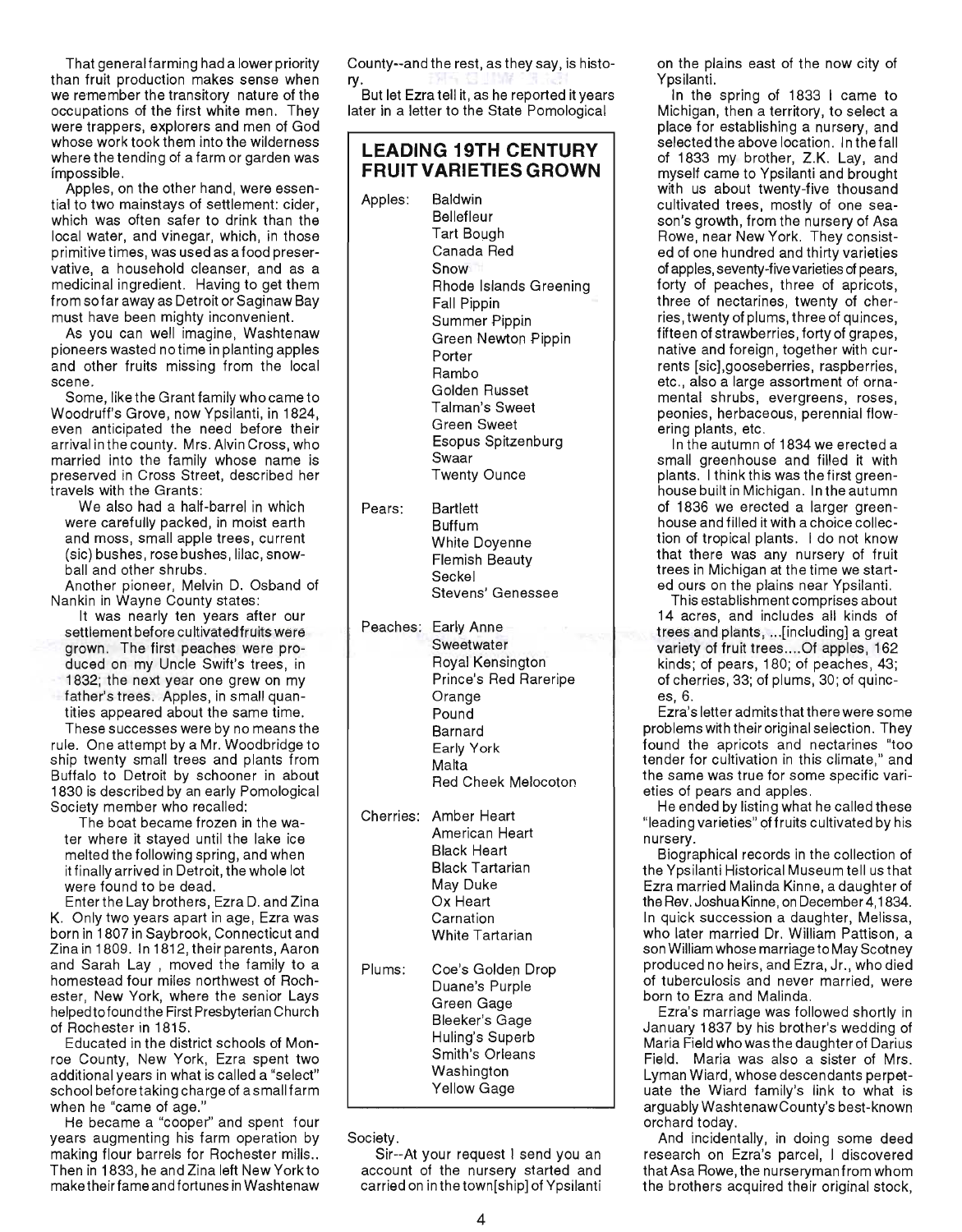was a partner in purchasing the land in Ypsilanti Township.

His name is on the deed dated 22 February 1834. This suggests that he may have either helped to finance the land purchase or have been named as an owner in exchange for some of the stock he furnished to the brothers.

By 1835 the brothers were using the Michigan Argus to spread the word of their success. Ads stressing their fruit tree selection appeared both in the spring and again in the fall to promote the nursery. [She showed] one dated March 1836.

In time to make the deadline for the 1874 Washtenaw County Atlas Ezra commissioned an engraving of his property showing as neat and prosperous a farmstead as any in the county. It must have impressed the artist too; he put himself in the foreground with his sketchpad and portfolio.

An engraving, taken from the same 1874 Atlas shows a plat map of Ypsilanti Township and a key to symbols used to designate specific landscape features .

Of special interest is a symbol, resembling a checkerboard. It represents an orchard, and it's easy to see that the Lay brothers had found a popular market for their business. Nearly every farmer had his own orchard in Ypsilanti Township, and this pattern is repeated on all the 1874 township plat maps for Washtenaw County.

To what degree we can assign the credit for this farm pattern to the Lay brothers and their nursery is unknown, but the popularity of fruit cultivation is clear.

By 1900 fruit production for Washtenaw County had grown to impressive proportions and included 148,460 bushels of apples from 5,141 acres; 3,003 bushels of peaches from 831 acres; 2,762 bushels of strawberries from 38 acres; 2,481 bushels of raspberries from 69 acres; and 2,343 bushels of pears from 67 acres.

Ezra Lay held the office of township supervisor for seven years from 1858- 1864. He was a President of the Eastern Michigan Agricultural Society for two years and was elected to the State senate for a two-year term in 1874 as a Republican.

At the time that the 1881 Washtenaw County Historywas being publishedthrough the efforts of the Washtenaw County Pioneer Society, Ezra held the office of President of that organization, and I don't need to remind you that the Washtenaw County Historical Society is the successor of the Pioneer Society.

Ezra survived his brother by more than 40 years, dying on 28 April 1890. He is buried at Highland Cemetery.

As a preservationist whose special interest in Greek Revival vernacular architecture is well known to many of you, I would be derelict if I didn't bring you up to date on the history and disposition of Ezra's property.

In 1965 after what can only be called a checkered career that included being divided into apartments, a stint as a speak-

easy during Prohibition and a suspected stop on the Underground Railroad, this important historic residence was offered to the City of Ypsilanti for relocation, restoration and preservation by then owners, Clyde Budd and Donald H. Porter.

Though its greenhouse and other outbuildings were long gone, its architectural merit had been recognized by Emil Lorch at the U-M's architecture school who described it as "one of the finest examples of Greek Revival architecture in the Midwest."

Area residents who also saw its importance as a historic resource did their best to rally support for its preservation, but Ypsilanti city officials rejected the offer on the grounds of prohibitive restoration and maintenance costs .



An Ann Arbor News article, dated February 9,1966, reported the eleventh-hour rescue of the house by Mr. and Mrs. Charles V. Hagler who purchased it for one dollar, contingent on its being moved from the original site.

In November 1981, the Haglers were the speakers for that month's County Historical Society meeting, and the December issue of Washtenaw Impressions contains their description of shoveling out all the junk, getting architectural drawings made, separating the main block from its kitchen wing, moving it to its present location at 3401 Berry Road in Superior Township and rehabilitating it for modern reuse.

Mrs. Hagler's credentials as curator of fine furniture at Greenfield Village gave her several advantages that paid off in achieving a sympathetic adaptation of the historic resource to present day standards, and although their presentation was sometimes titled, "A Dollar House Is No Bargain," Mrs. Hagler expressed their reward in terms of their belief that they were doing it not just for themselves but for future generations.

And her prediction was correct. In 1987 Professor Brad Perkins and his wife, Nancy, purchased the house from the Haglers and brought a new interpretation of comfort and stylishness to the old house.

Priorto Nancy's untimely death in 1993, she and Professor Perkins established the Springhill Nature Preserve by deeding thirty of the fifty-five acres purchased with the house to the Superior Land Conservancy, for preservation as a wildlife habitat.

Finally, a perpetual conservation easement was placed on the property to assure that it will be retained forever in its natural state.

In a chapter titled, "The Great Fruit State of the Northwest," Charles W. Garfield, writing for an 1882 publication describes the wonders of the fruit belt along the Lake Michigan coast on the west side of Michigan and characterized Lake Michigan as a "cherishing mother to the orchardist." But lest our own county's lands be overlooked, he states:

The old derisive songs that told of ague, marshes, rattlesnakes, and wolverines as the natural products of Michigan are not sung anymore... and he ends by focusing on Washtenaw County with these glowing words:

Upon the high ground in this region peaches are almost as sure a crop as upon the western shore. Fruits of all kinds are grown for market here and at a good profit. The people are foremost in testing new varieties and take a great delight in the pleasures as well as the profits of horticulture. There is scarcely anything but rich land in this county, and the situation of our great University and Normal School within its borders makes it an attractive place for people of education and good taste.

I'm sure the Lay brothers would agree, and anyone who has marked August 19th on his calendar so as not to miss the first Pink Champagne peaches at the Ann Arbor Farmer's Market can surely understand and forgive Garfield's enthusiasm.



When Arlene Schmid took the traveling exhibit to school recently she asked the children to draw some way children had fun a 100 years ago before electricity. Among many ideas was jumping rope as above.

#### **WHAT'S IT? LOAN BOX MAKING ROUNDS**

WCHS's loan box, "Life Before Electricity ," and the What's It? games went to Burns Park School most recently, Arlene Schmid, chairman, said.

Teachers may rent the loan box for \$15. The games are presented free. Information665-8773.